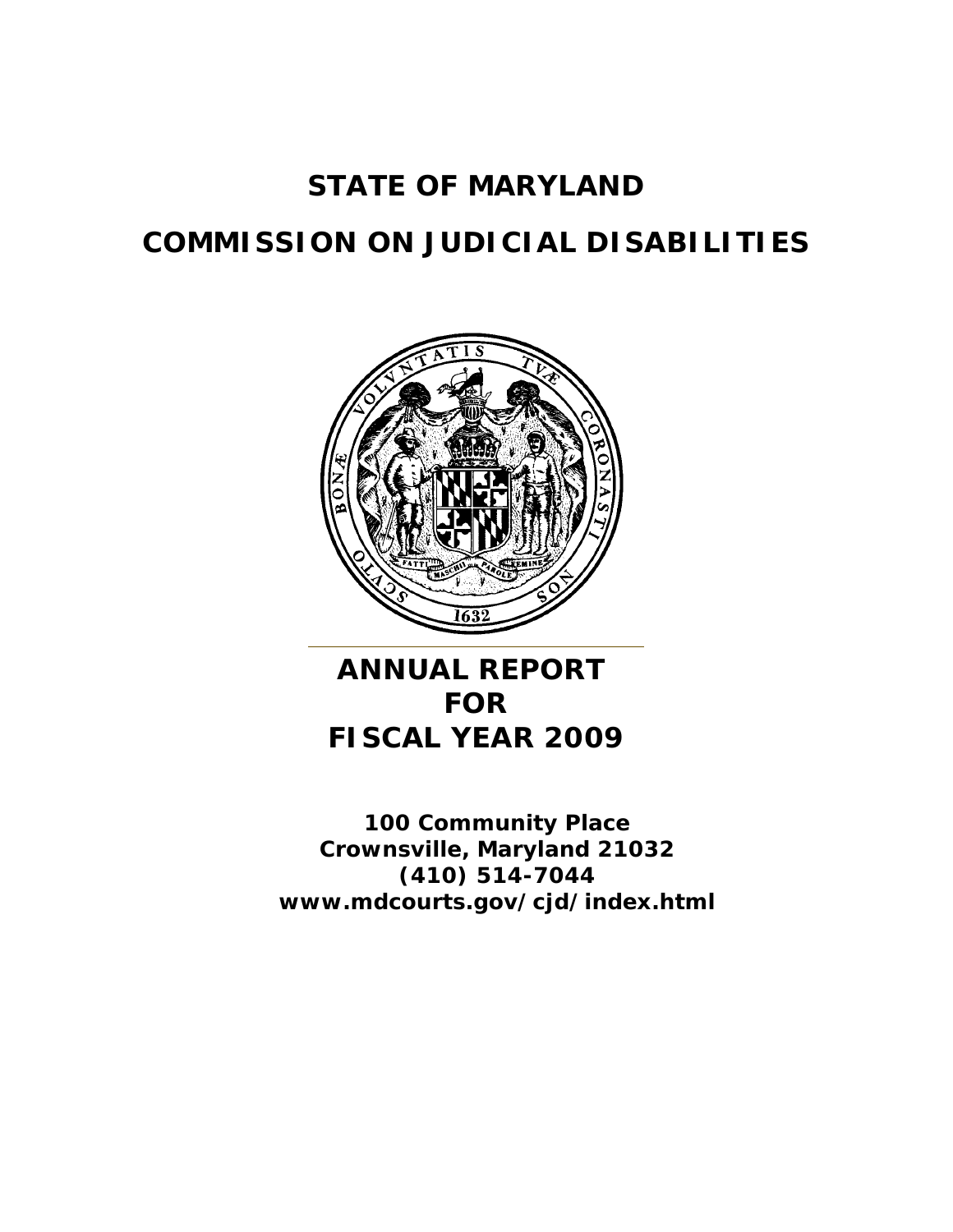# **TABLE OF CONTENTS**

|              |                |                                                                              | Pages |  |
|--------------|----------------|------------------------------------------------------------------------------|-------|--|
| L.           |                |                                                                              |       |  |
| $\mathbf{H}$ |                | HISTORY AND STRUCTURE OF THE COMMISSION 1 - 2                                |       |  |
| III.         |                | THE COMMISSION'S JURISDICTION - WHAT THE COMMISSION                          |       |  |
| IV.          |                | THE COMPLAINT PROCESS  4 - 5                                                 |       |  |
| V.           |                | CONFIDENTIALITY $\dots\dots\dots\dots\dots\dots\dots\dots\dots\dots\dots5-6$ |       |  |
| VI.          |                |                                                                              |       |  |
| VII.         |                |                                                                              |       |  |
|              |                | VIII. SUMMARY OF COMMISSION ACTIVITY IN FY 2009 7 - 8                        |       |  |
| IX.          |                | COMPARISON CHARTS OF COMMISSION ACTIVITY  8 - 10                             |       |  |
|              | $\mathbf 1$ .  | CHART-TYPE OF CASE INVOLVED  8                                               |       |  |
|              | 2.             | <b>CHART - SOURCES OF ALL COMPLAINTS FILED WITH</b>                          |       |  |
|              | 3 <sub>1</sub> | CHART - COMPLAINTS BY COURT 10                                               |       |  |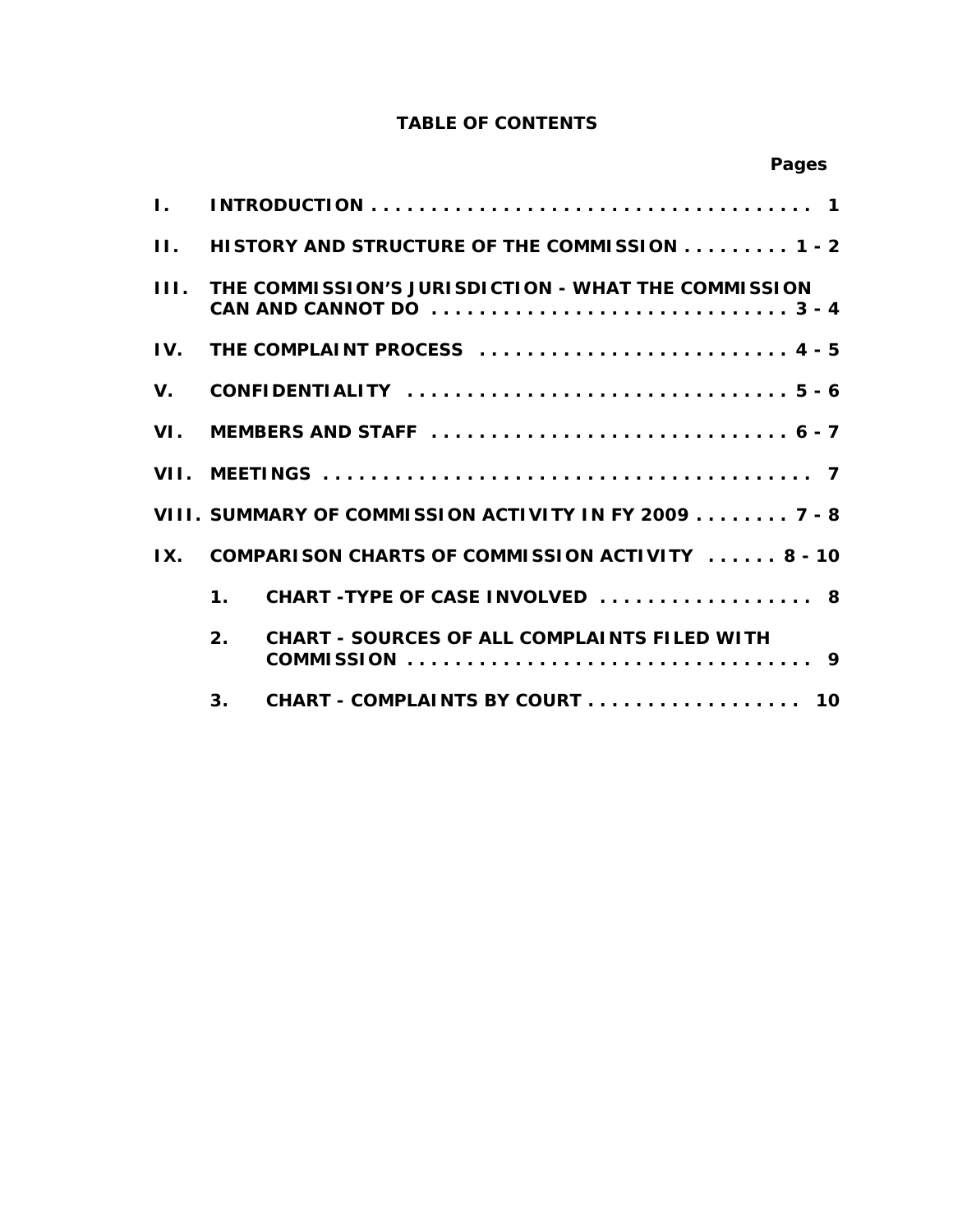### **I. INTRODUCTION.**

This Annual Report is prepared by the Maryland Commission on Judicial Disabilities ("Commission") for submission to the Maryland Court of Appeals pursuant to Maryland Rule 16-804(g).

The Commission is the primary disciplinary body to investigate complaints of judicial misconduct and physical or mental incapacity of Maryland judicial officers, as empowered by the Maryland Constitution.

The work of the Commission plays a vital role in maintaining public confidence in, and preserving the integrity and impartiality of, the judiciary. The Commission, by providing a forum for citizens with complaints against judges, helps maintain the balance between judicial independence and public accountability. The Commission also helps to improve and strengthen the judiciary by creating a greater awareness among judges of the proper judicial conduct.

The laws creating and governing the Commission's work are as follows:

- Maryland Constitution, Art. IV, Sections 4A and 4B
- Annotated Code of Maryland, Courts and Judicial Proceedings, Sections 13-401 through 13-403
- Maryland Rules 16-803 through 16-810
- Maryland Code of Judicial Conduct, Maryland Rule 16-813

Copies of the above laws are available on the Commission's web site at www.mdcourts.gov/cjd/index.html.

# **II. HISTORY AND STRUCTURE OF THE COMMISSION.**

The Commission was established by constitutional amendment in 1966 in response to a growing need for an independent body to assist in monitoring the conduct of Maryland judges. Subsequent constitutional amendments strengthened the Commission, clarified its powers, and added 4 additional members of the public to the Commission. The Constitution requires the Court of Appeals to adopt rules for the implementation and enforcement of the Commission's powers and the practice and procedures before the Commission.

The Maryland Constitution, Art. IV, Section 4B(a)(1)(i) & (ii) & 2, gives the Commission the following specific powers to:

• "[I]nvestigate complaints against any judges of the Court of Appeals, any intermediate courts of appeal, the circuit courts, the District Court of Maryland, or the orphans court."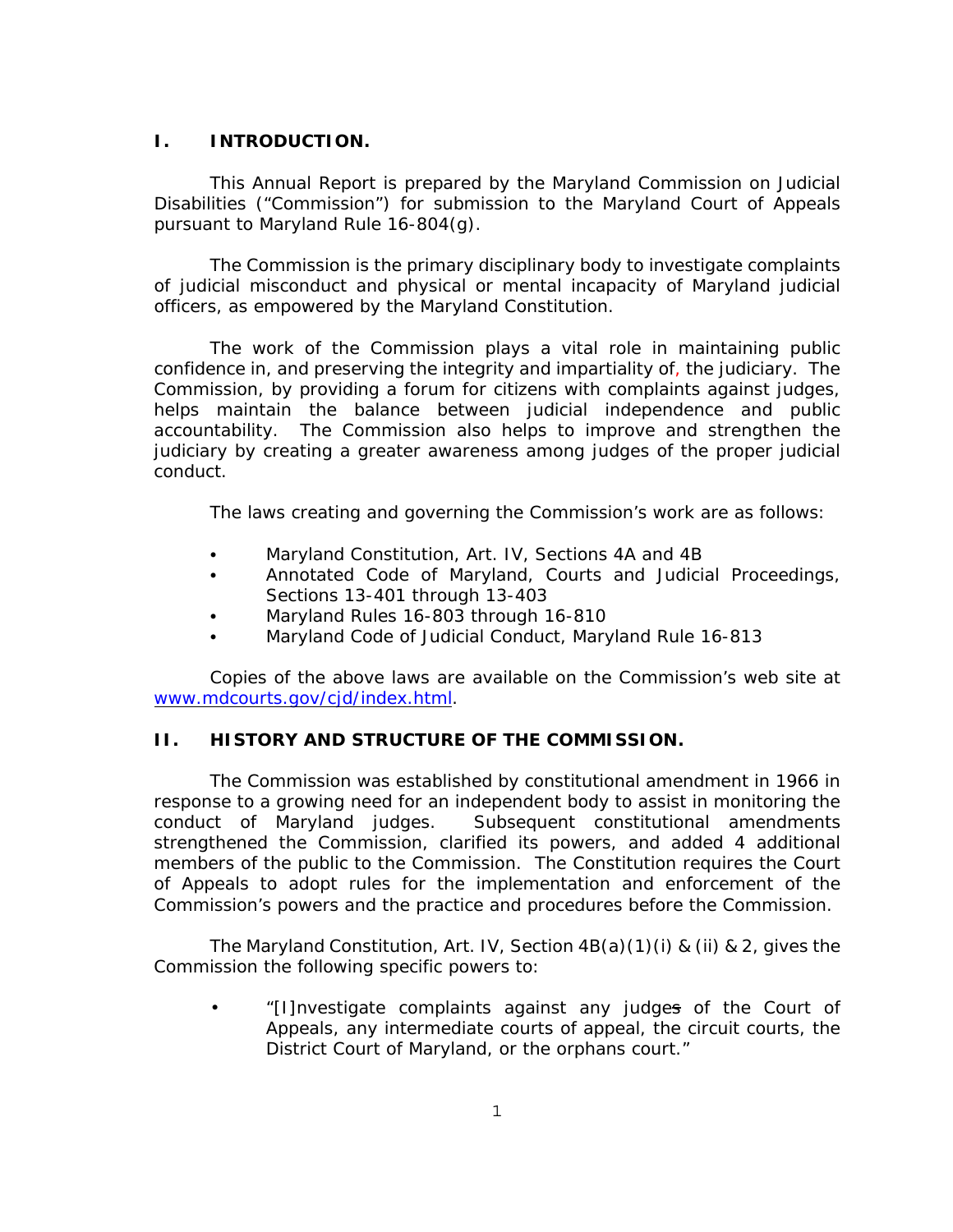- Conduct hearings concerning such complaints", administer oaths and affirmations, issue process to compel the attendance of witnesses and the production of evidence, and require persons to testify and produce evidence by granting them immunity from prosecution or from penalty or forfeiture."
- "issue a reprimand."
- "recommend to the Court of Appeals the removal, censure, or other appropriate disciplining of a judge or, in an appropriate case, retirement."

Further, the Maryland Rules give the Commission the authority to dismiss complaints (with or without a warning), enter into private reprimand and deferred discipline agreements, and if the Commission "finds by clear and convincing evidence that the judge has a disability or has committed sanctionable conduct, it shall either issue a public reprimand for the sanctionable conduct or refer the matter to the Court of Appeals. . . " with the recommendation of the Commission as to the sanction to be imposed against the judge.

Effective July 1, 2007, pursuant to the adoption of new Maryland Rules by the Court of Appeals, the Commission has a "two-tier" structure. Complaints against Maryland judges are investigated by the Commission's Investigative Counsel ("Investigative Counsel"). The Commission's Judicial Inquiry Board ("Board") monitors and reviews the Investigative Counsel's reports and recommendations and submits its own reports and recommendations to the Commission Members. The Commission Members accept or reject the Board's recommendations and, in appropriate cases, hear and decide formal charges.

The Commission Members consist of eleven persons: three representing judges, one representing the appellate courts, one representing the Circuit Courts, and one representing the District Court; three lawyers with each having at least seven years experience; and five members of the public, who are not active or retired judges, admitted to practice law in Maryland, or persons having a financial relationship with, or receive compensation from, a judge or lawyer licensed in Maryland. All Commission Members are appointed by the Governor, with the advice and consent of the State Senate, and reside in Maryland. Membership is limited to two, four-year terms, or, if initially appointed to fill a vacancy, for no more than ten years.

The Board consists of seven persons: two judges, two lawyers and three public Members who are not lawyers or judges. Board Members are appointed by the Commission Members, initially three Members have a term of four years and four Members have a term of two years.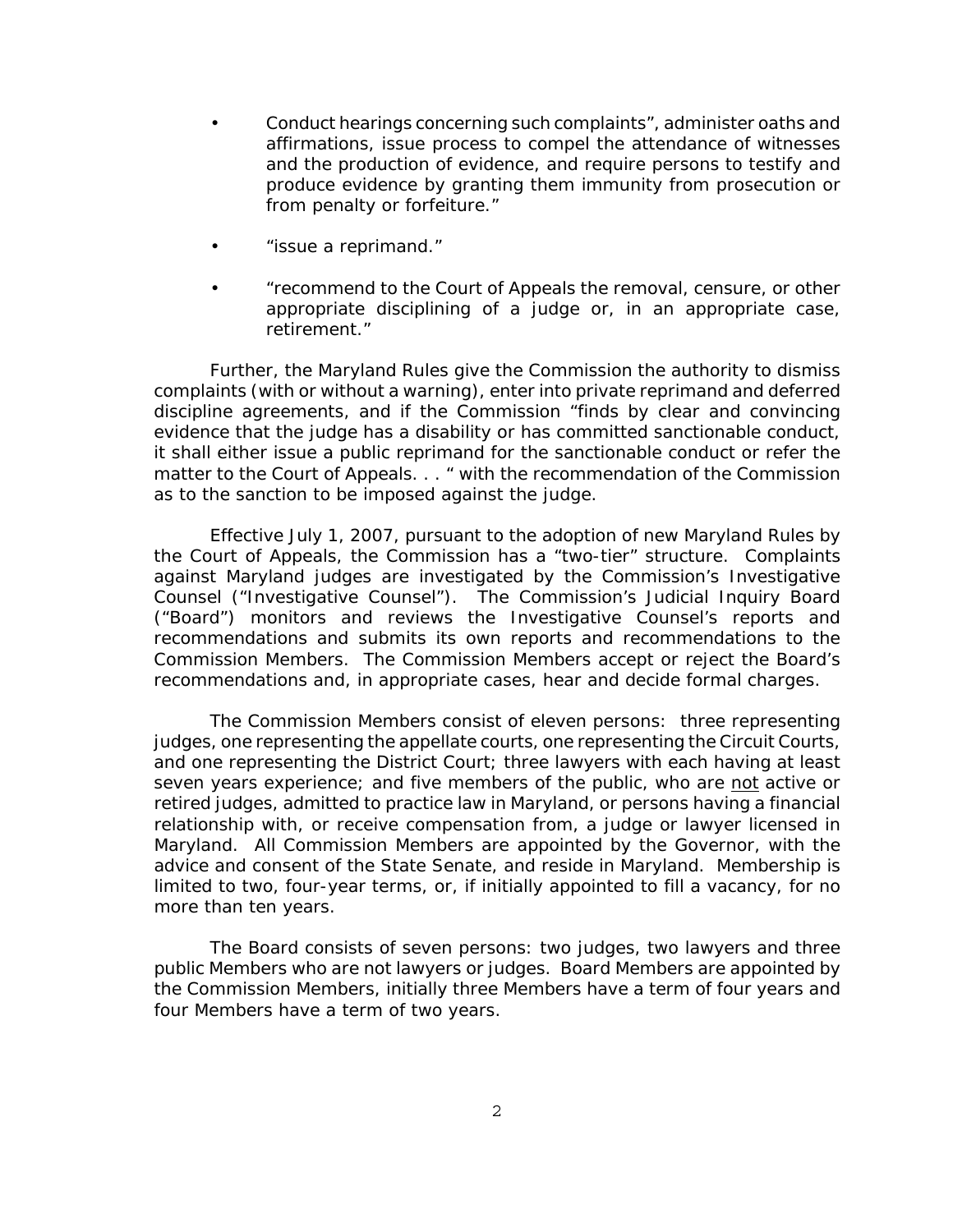# **III. THE COMMISSION'S JURISDICTION - WHAT THE COMMISSION CAN AND CANNOT DO.**

The Commission is authorized to investigate complaints only against judges of the Maryland Court of Appeals, Court of Special Appeals, Circuit Courts, District Courts, and Orphans' Courts, and any retired Maryland judge during the period that the retired judge has been approved to sit. The Commission:

- 1. Has no authority to investigate complaints against masters, examiners, administrative law judges, Federal Judges, lawyers, police, court personnel, State's Attorneys, or public defenders.
- 2. Does not have appellate authority and therefore cannot review, reverse, change, or modify a legal decision or other court action taken by a judge;
- 3. Cannot affect the progress or outcome of a case; and
- 4. Cannot require a judge's recusal or disqualify a judge from presiding over a particular case.

The only types of complaints that can be investigated by the Commission are those involving a Maryland Judge's alleged "sanctionable conduct" or "disability":

- 1. "Sanctionable conduct" means:
	- "misconduct while in office, "
	- "persistent failure by a judge to perform the duties of the judge's office,"
	- "conduct prejudicial to the proper administration of justice,"
	- violation of the binding obligations of the Maryland Code of Judicial Conduct.

"Sanctionable conduct" does not include the following by a judge, unless the judge's conduct also involves fraud or corrupt motive or raises a substantial question as to the judge's fitness for office:

- $\bullet$  "making an erroneous finding of fact;"
- "reaching an incorrect conclusion;"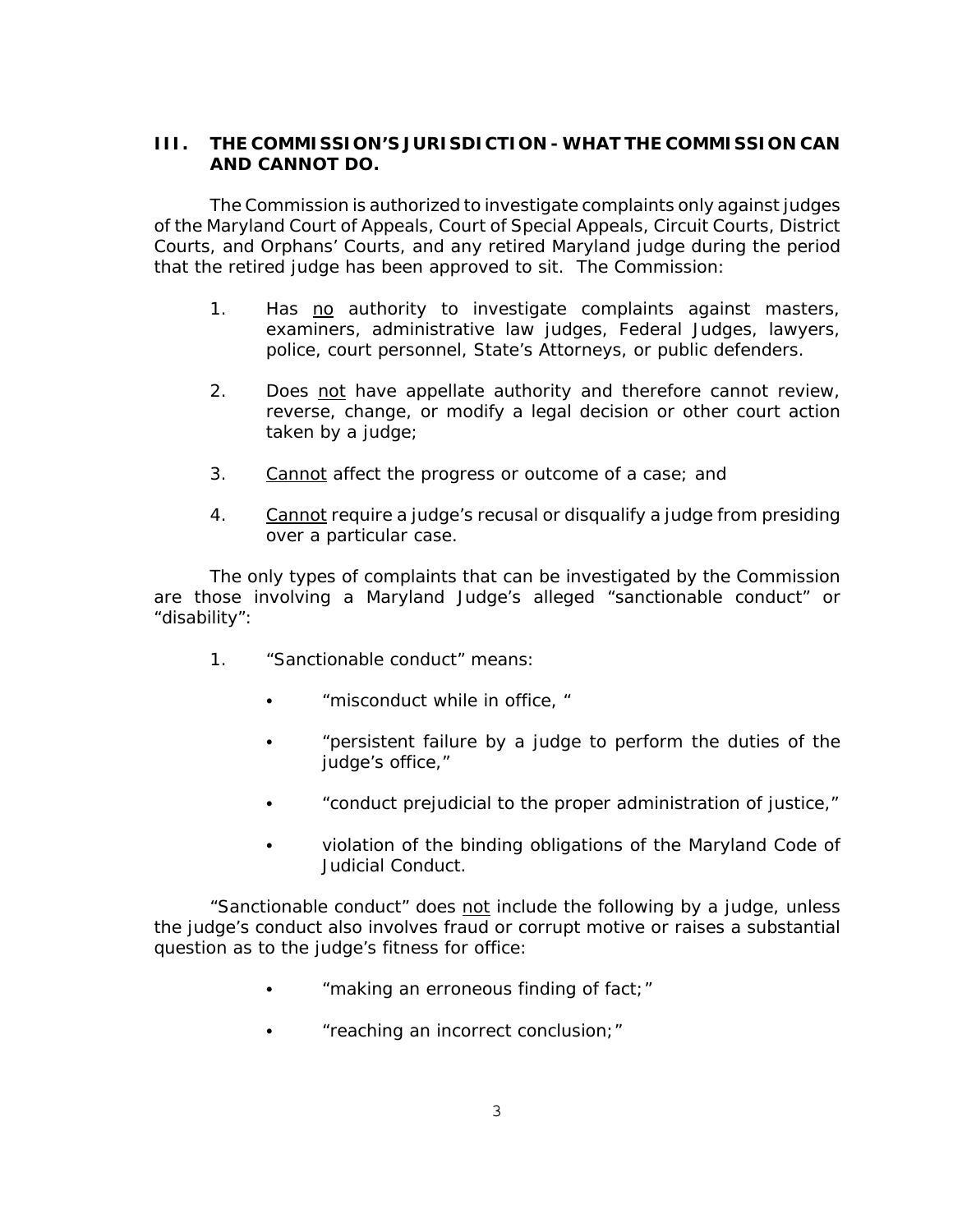- $\bullet$  "misapplying the law;" or
- C "failure to decide matters in a timely fashion, unless such failure is habitual."
- 2. "Disability" means a judge's "mental or physical disability that:
	- seriously interferes with the performance of a judge's duties and
	- $\bullet$  is, or is likely to become permanent."

# **IV. THE COMPLAINT PROCESS.**

Any individual, including a party or witness in a court case, lawyer, member of the public, judge, person who works for or assists the court, or other person, who has information that a Maryland judge may have committed "sanctionable conduct" or has a "disability", can file a complaint with the Commission by completing a complaint form that can be downloaded from the Commission's web site or received from the Commission's office, or by preparing a letter with required information. (See the Commission's web site at www.mdcourts. gov/cjd/index.html for details.)

If the complaint meets the Commission's requirements, Investigative Counsel will open a file and send a letter to the complainant acknowledging receipt of the complaint and the procedure for investigating and processing the complaint. In addition, the Investigative Counsel may open a file and make an inquiry after receiving information from any source that indicates a judge may have committed sanctionable conduct or may have a disability.

Complaints and inquiries may be dismissed, prior to a preliminary investigation, if the "complaint [or inquiry] does not allege facts that, if true, would constitute a disability or sanctionable conduct and there are no reasonable grounds for a preliminary investigation". If the complaint is not dismissed, or an inquiry is completed without a dismissal, the Investigative Counsel conducts an investigation and thereafter reports to the Board the results of the investigation, including one of the following recommendations:

- dismiss the complaint and terminate the investigation, with or without a warning to the judge against future sanctionable conduct;
- enter into a private reprimand or a deferred discipline agreement with the judge;
- **•** authorize a further investigation; or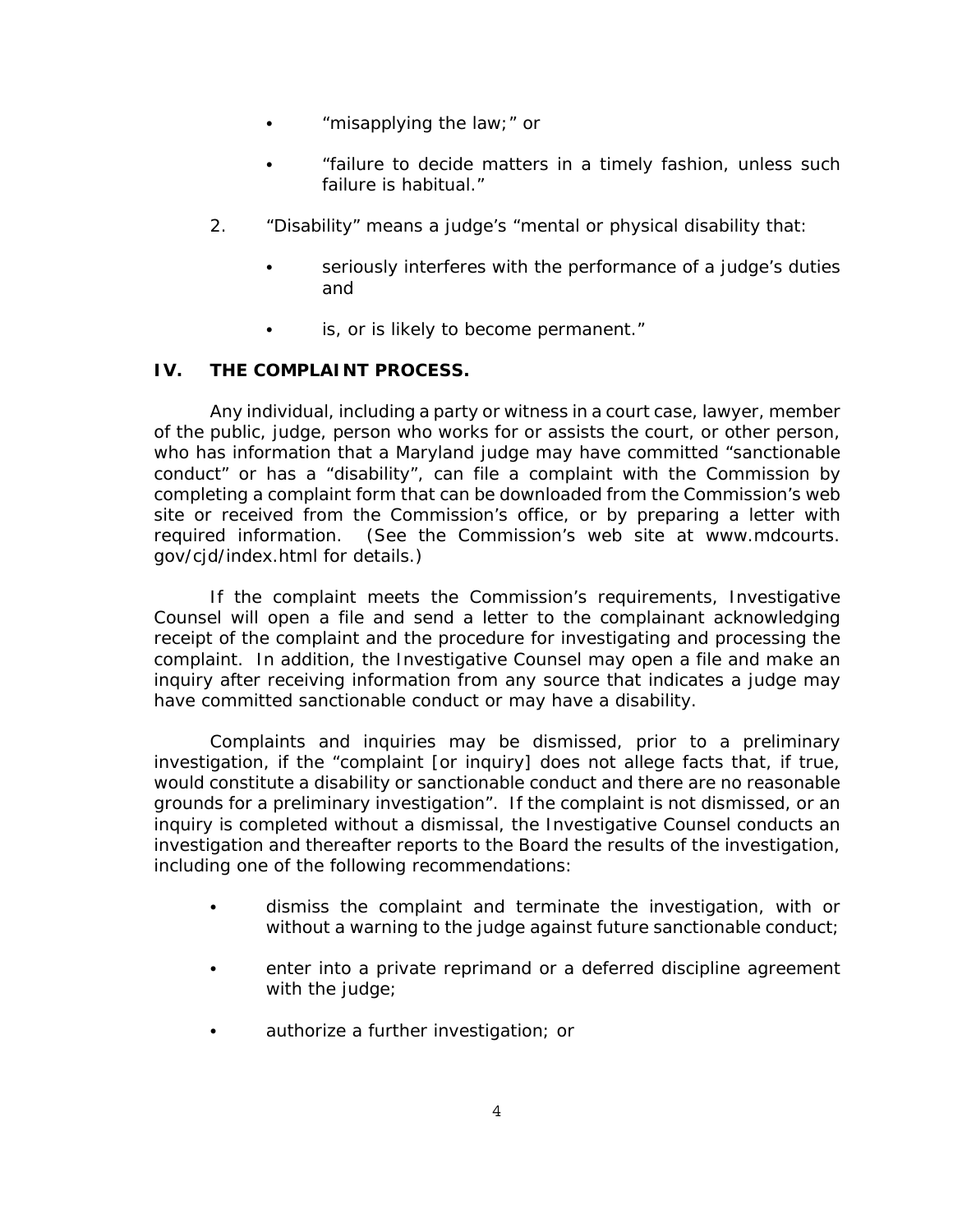$\cdot$  file charges against the judge.

Upon receiving the Investigative Counsel's report and recommendation, the Board reviews the report and recommendation and may authorize a further investigation or meet informally with the judge for the purpose of discussing an appropriate disposition. Upon completion of the foregoing, the Board prepares a report and recommendation to the Commission Members that includes one of the following recommendations:

- dismiss the complaint and terminate the investigation, with or without a warning to the judge against future sanctionable conduct;
- enter a private reprimand or a deferred discipline agreement with the judge; or
- "upon a determination of probable cause, the filing of charges, unless the Board determines there is a basis for private disposition under the standards of Rule 16-807."

The Commission Members can take action, with or without proceeding on charges, after reviewing the Board's report and recommendation and any objections filed by the judge. If the Commission Members direct their Investigative Counsel to file charges against the judge alleging that the judge committed sanctionable conduct or has a disability, the charges are served upon the judge and a public hearing is scheduled as to the charges. This is a formal hearing conducted in accordance with the rules of evidence.

If after the hearing the Commission Members find by clear and convincing evidence that the judge has committed sanctionable conduct or has a disability, they can either issue a public reprimand for such sanctionable conduct or refer the case to the Court of Appeals with a recommendation as to the sanction to be imposed. The Court of Appeals can take any one of the following actions: "(1) impose the sanction recommended by the Commission or any other sanction permitted by law; (2) dismiss the proceeding; or (3) remand for further proceedings as specified in the order of remand."

# ! **CONFIDENTIALITY.**

The complaint and all information and proceedings relating to the complaint, are confidential. The Investigative Counsel's work product and records not admitted into evidence before the Commission, the Commission's deliberations, and records of the Commission's deliberations are confidential.

After the respondent judge's filing of a response to charges alleging sanctionable conduct, or expiration of the response filing date, such charges and all subsequent proceedings before the Commission on such charges are not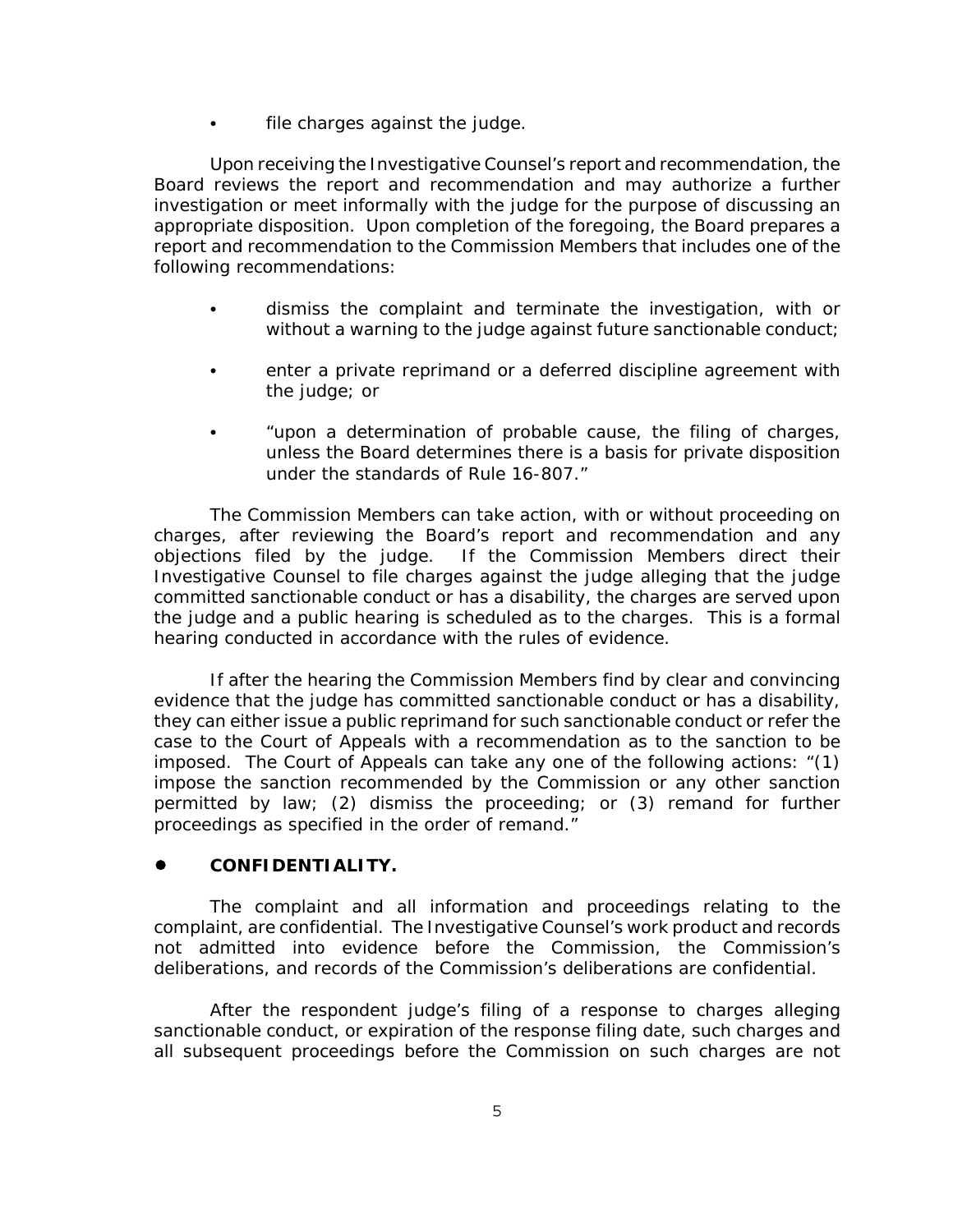confidential and therefore open to the public. In addition, a respondent judge, by written waiver, may release confidential information.

#### **VI. MEMBERS AND STAFF.**

#### **COMMISSION MEMBERS**

### **Judge Members:**

Honorable Patrick L. Woodward, (Chair) Honorable Nancy B. Shuger (Vice-Chair) Honorable Robert A. Greenberg

#### **Attorney Members:**

Arielle Fougy Hinton, Esquire Steven D. Silverman, Esquire Vacant $1$ 

### **Public Members:**

William D. Berkshire William D. Schmidt<sup>2</sup> Susan J. Matlick Patricia B. Pender Samuel F. Saxton, Sr.

#### **JUDICIAL INQUIRY BOARD MEMBERS:**

#### **Judge Members:**

Honorable Marjorie L. Clagett, Chair Honorable Neil E. Axel

#### **Attorney Members:**

Aileen E. Oliver, Esquire Steven L. Tiedemann, Esquire

<sup>&</sup>lt;sup>1</sup>Mr. Shelton's maximum allowed ten years on the Commission ended on February 11, 2009. Julie R. Rubin, Esquire was appointed as an attorney Member by the Governor on August 17, 2009, to replace Mr. Shelton.

<sup>&</sup>lt;sup>2</sup>Mr. Schmidt's term expired on December 31, 2008. Marcy Canavan was appointed to succeed Mr. Schmidt as a public Member by the Governor on August 17, 2009.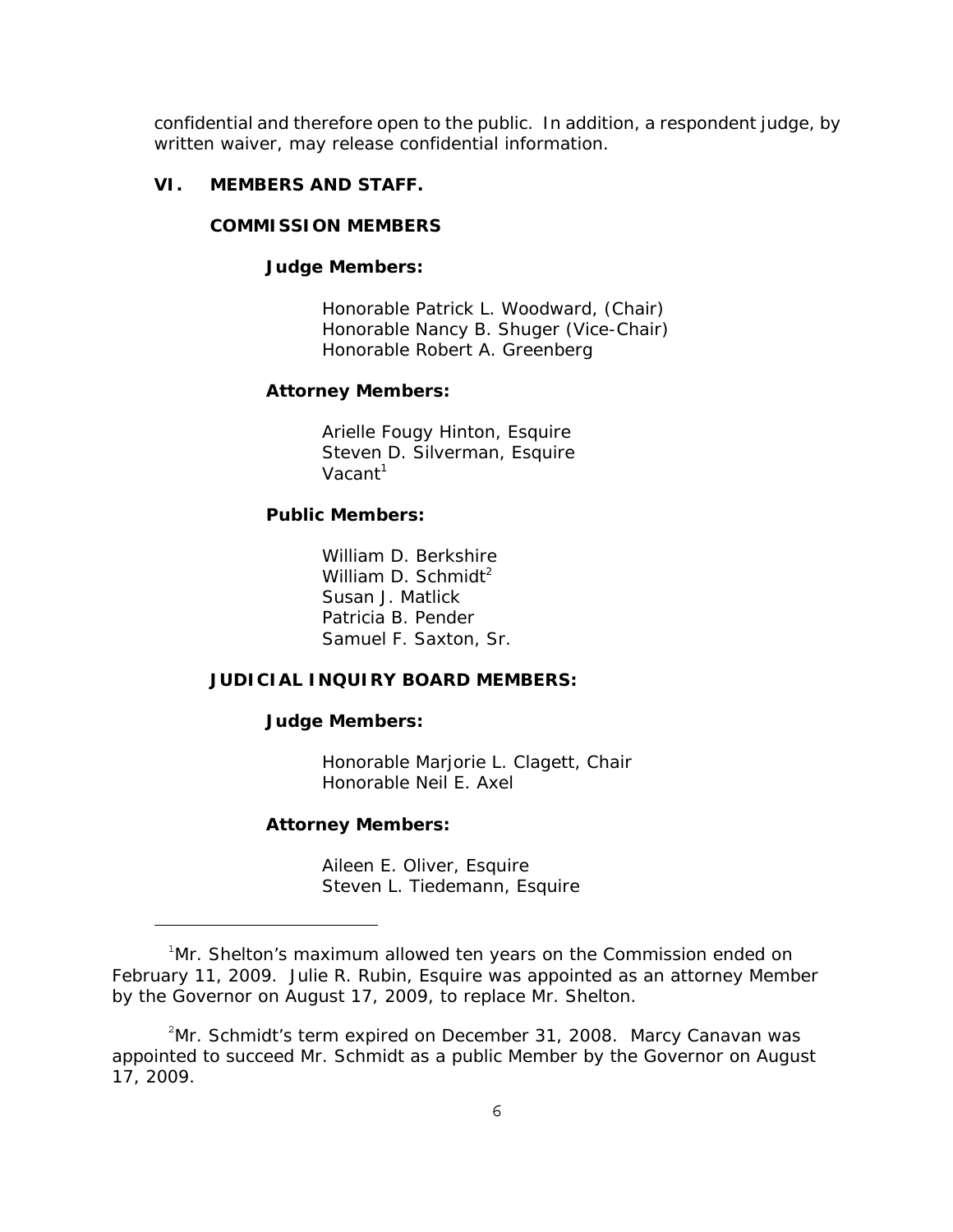#### **Public Members:**

Dr. Brian H. Avin Dr. Kevin Daniels Doreen Rexroad

#### **STAFF:**

Investigative Counsel: Steven P. Lemmey, Esquire Assistant Investigative Counsel: Elissa E. Goldfarb, Esquire Executive Secretary: Gary J. Kolb, Esquire Administrative Assistant: Lisa R. Zinkand

#### **VII. MEETINGS.**

The Commission Members held 11 regularly scheduled Meetings in FY 2009.

The Board Members held 10 regularly scheduled Meetings in FY 2009.

### **VIII. SUMMARY OF COMMISSION ACTIVITY IN FY 2009.**

During Fiscal Year 2009, the Commission received 137 written complaints. Of the complaints, 16 lacked an affidavit, were outside of the Commission's jurisdiction, or did not otherwise meet the requirements of the Rules.

Six complaints were filed by practicing attorneys, 35 by inmates, and 5 were initiated by Investigative Counsel on his own initiative pursuant to Maryland Rule 16-805(d). The remaining 91 were filed by members of the general public.

Complaints against Circuit Court Judges totaled 84; 46 complaints were made against District Court Judges; 4 complaints were filed against Court of Special Appeals Judges; 2 complaints were filed against Court of Appeals Judges; and 1 complaint was filed against an Orphans' Court Judge.

The types of cases involved include family law matters (divorce, alimony custody, visitation, etc.) that prompted 32 complaints, criminal cases that prompted 48 complaints, and 50 complaints arose from civil cases. Seven complaints failed to fit in any of those categories.

During Fiscal Year 2009, the Commission issued six dismissals with a warning and one private reprimand that was made public with the agreement of the judge. The private reprimand made public case involved a District Court judge who entered a not guilty statement of facts which resulted in the judge being found guilty of violating Section 16-202(a) of the Environment Article, Annotated Code of Maryland

Thirty-four cases remained open at the end of Fiscal Year 2009,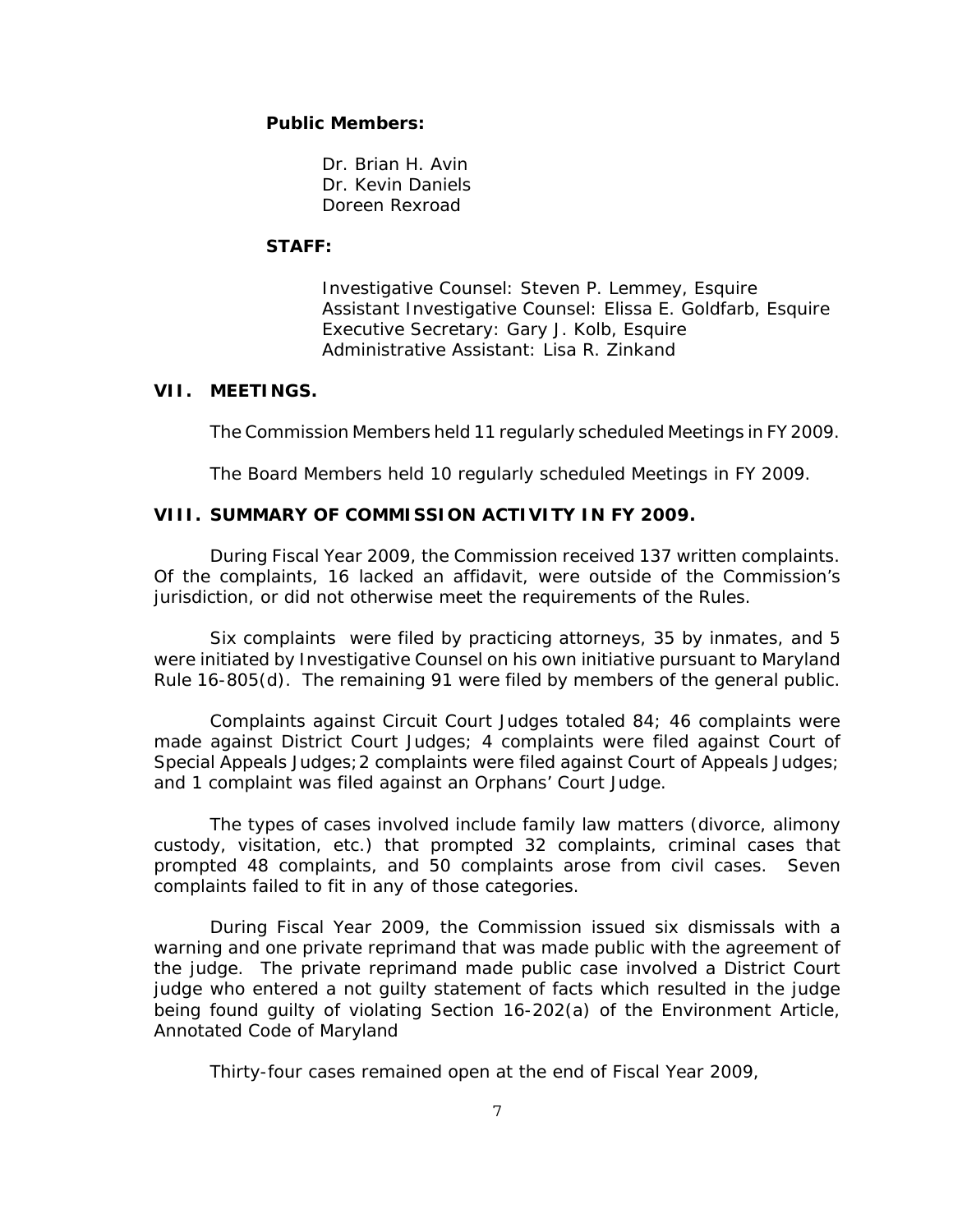The vast majority of complaints in Fiscal Year 2009 were dismissed because the allegations set forth in the complaints were either found to be unsubstantiated, or the conduct complained about did not constitute sanctionable conduct.

# **IX. COMPARISON CHARTS OF COMMISSION ACTIVITY.**

The data included in the following comparison charts is based on data from the Commission case files.

| <b>Fiscal Year</b> | <b>Domestic</b><br><b>Cases</b> | Criminal<br>Cases | <b>Civil Cases</b> | <b>Other</b>   |
|--------------------|---------------------------------|-------------------|--------------------|----------------|
| 2000 - 2001        | 18                              | 55                | 37                 | 10             |
| 2001 - 2002        | 31                              | 47                | 54                 | 10             |
| 2002 - 2003        | 28                              | 54                | 41                 | 15             |
| 2003 - 2004        | 26                              | 24                | 37                 | $\overline{7}$ |
| 2004 - 2005        | 33                              | 22                | 52                 | 5              |
| 2005 - 2006        | 20                              | 39                | 30                 | 19             |
| 2006 - 2007        | 25                              | 43                | 45                 | 4              |
| 2007 - 2008        | 24                              | 41                | 59                 | 5              |
| 2008 - 2009        | 32                              | 48                | 50                 | 7              |

# **TYPE OF CASE INVOLVED**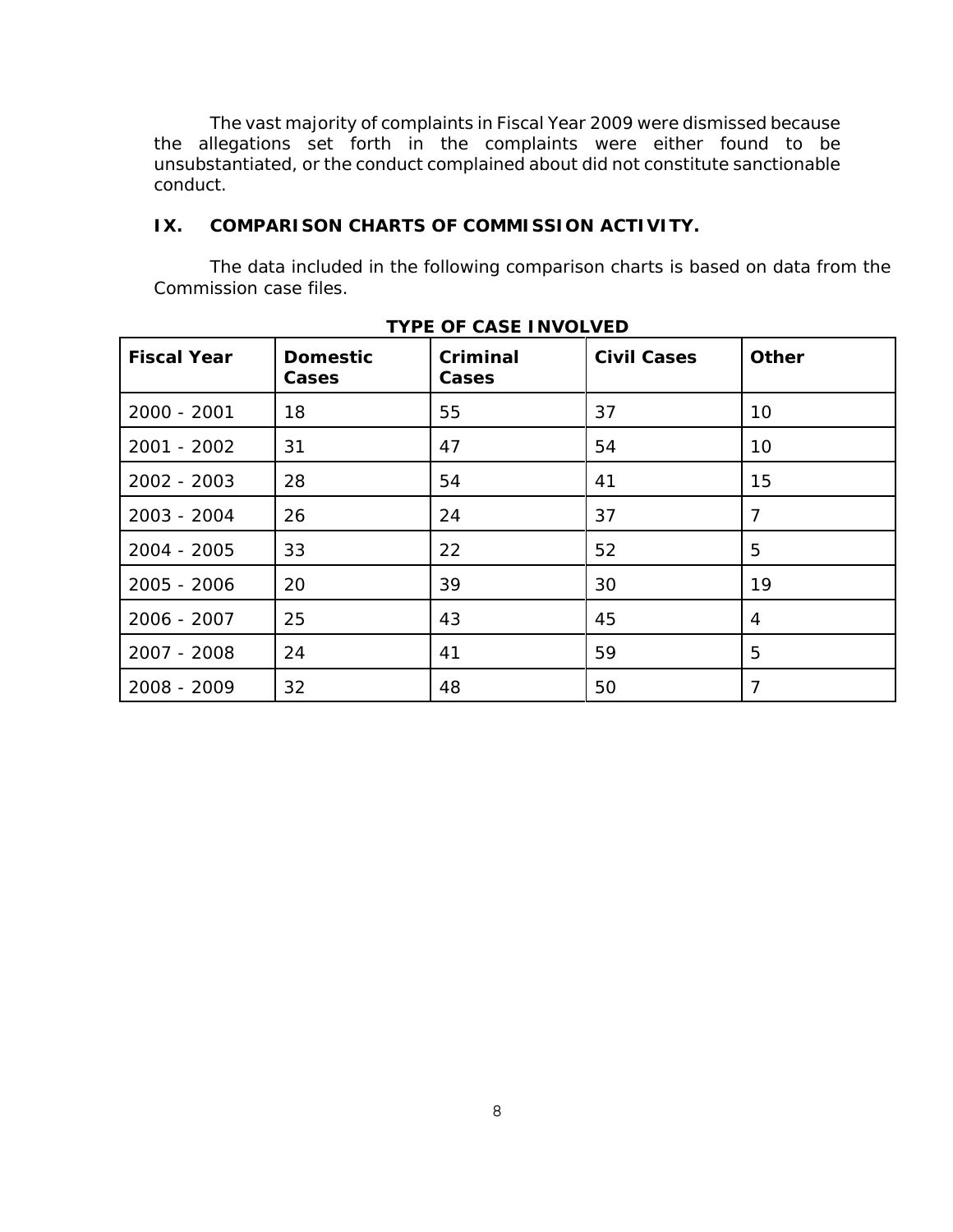| <b>Fiscal Year</b> | <b>Attorneys</b> | Investigative<br><b>Counsel</b><br><b>Initiated</b><br><b>Inquiries</b> | <b>Inmates</b> | <b>Judges</b>  | <b>Public</b> |
|--------------------|------------------|-------------------------------------------------------------------------|----------------|----------------|---------------|
| 2000 - 2001        | 14               |                                                                         | 29             | $\overline{O}$ | 76            |
| 2001 - 2002        | 4                | $\overline{4}$                                                          | 26             | $\overline{O}$ | 1             |
| 2002 - 2003        | 6                | 6                                                                       | 35             | $\overline{O}$ | 91            |
| 2003 - 2004        | 6                |                                                                         | 17             | $\Omega$       | 70            |
| 2004 - 2005        | 2                | 7                                                                       | 33             | O              | 70            |
| 2005 - 2006        | 12               | $\overline{4}$                                                          | 30             | $\Omega$       | 62            |
| 2006 - 2007        | $\overline{7}$   | $\overline{2}$                                                          | 27             | $\Omega$       | 81            |
| 2007 - 2008        | 5                | $\overline{4}$                                                          | 29             | $\Omega$       | 91            |
| 2008 - 2009        | 6                | 5                                                                       | 35             | 0              | 91            |

# **SOURCES OF ALL COMPLAINTS FILED WITH THE COMMISSION**